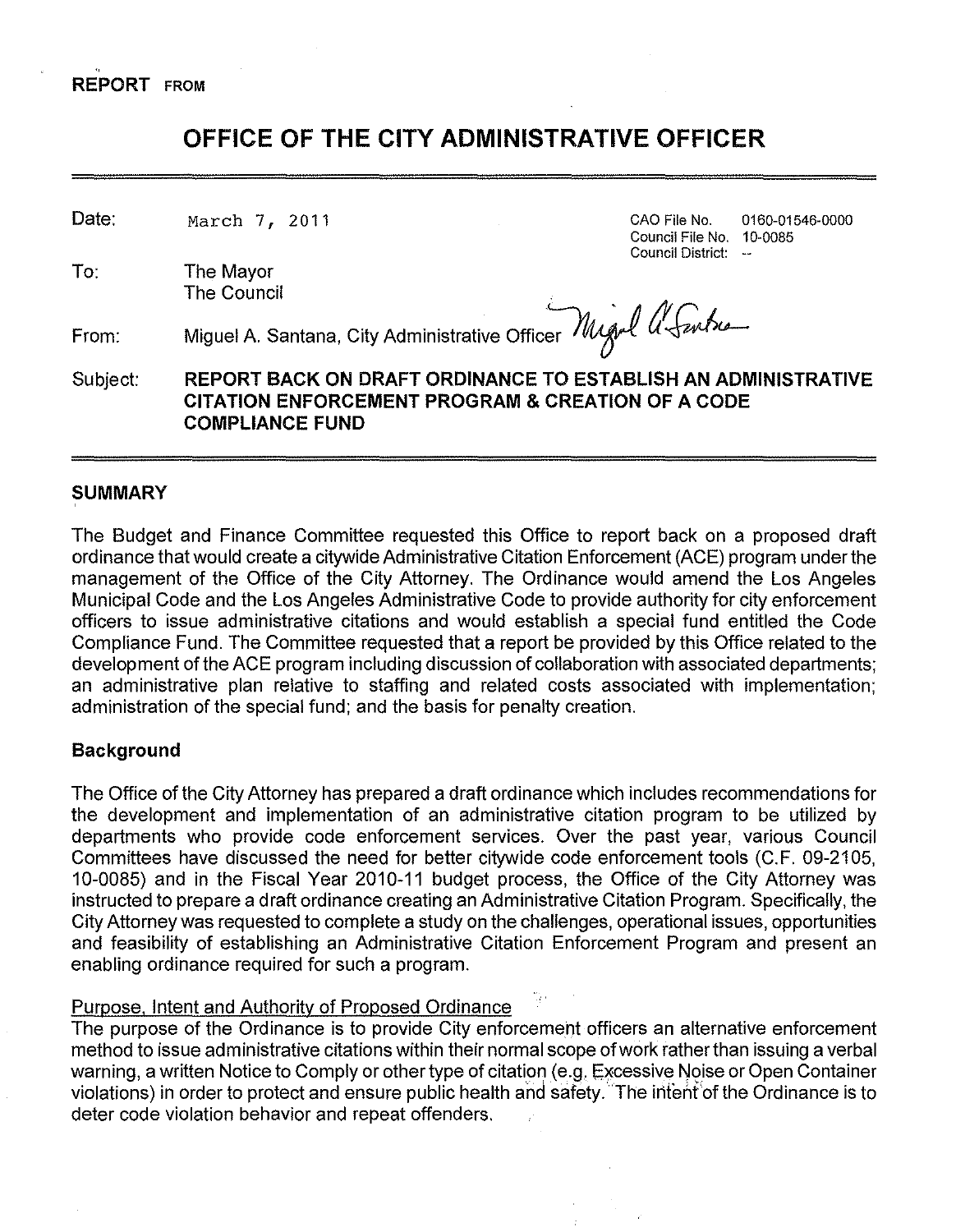The authority to develop and implement an Administrative Hearing process already exists within current State law per the City Attorney's Office. Current State law authorizes municipalities to subject any violation of any ordinance enacted by the local agency to an administrative fine or penalty, provided that administrative procedures are created to "govern the imposition, enforcement collection, and administrative review by the local agency of those administrative fines or penalties".

The Ordinance applies to any violation of the LAMC, including any violation of any order issued by a City Board or Commission and any violation of any condition or requirement imposed by the City.

### Department Collaboration

During consideration of this Ordinance at the Budget & Finance Committee meeting, Committee members raised concerns relative to the potential impact of this Ordinance on departments. The City Attorney's report indicated that copies of the proposed Ordinance were transmitted to the affected departments and requested that department's provide comment directly to Council or the appropriate Committees when considered. However, at the Committee meeting minimal feedback was provided and it was unclear how this Ordinance might benefit department enforcement caseloads. The City Attorney's Office identified the following City departments in their report as those that could benefit from utilizing the ACE program based on past code enforcement legal referrals: Animal Services, Building and Safety, Department of Transportation, Fire, Police, Housing and Planning.

This Office requested feedback from said departments, specifically as to how the ACE program would benefit their current code enforcement programs. Most departments anticipate some usage of administrative citations, however issuance will be determined on a case by case basis. Departments expressed concerns with training issues and the mechanism to be used to ensure full reimbursement of enforcement costs. Absent these concerns, most departments will use to address repeat offenders. A summary of the respective department responses are provided in Attachment A. The City Attorney further advises that should departments continue to use their current process there is nothing that precludes them from issuing an administrative citation at a later date.

# **Benefits of a Administrative Citation Program**

The development of a comprehensive administrative citation program will provide an additional tool for enforcement officers, which encourages code compliance thereby enhancing public health and safety. The City Attorney's Office intends to develop uniform standards, clear cut procedures and training relative to implementation. The following items are potential benefits of implementing such a program:

Creation of greater efficiencies and faster compliance – Currently the process to enforce low level violations is labor intensive and time consuming. However, under the ACE program, enforcement officers, police officers and inspectors will have the ability issue administrative citations for low level violations, while achieving real-time compliance. For example, Animal Services will have the ability to enforce violations immediately rather than issue a Notice to Comply for circumstances where public safety is a concern. It is anticipated the issuance of

<sup>1</sup> California Government Code Section 53069.4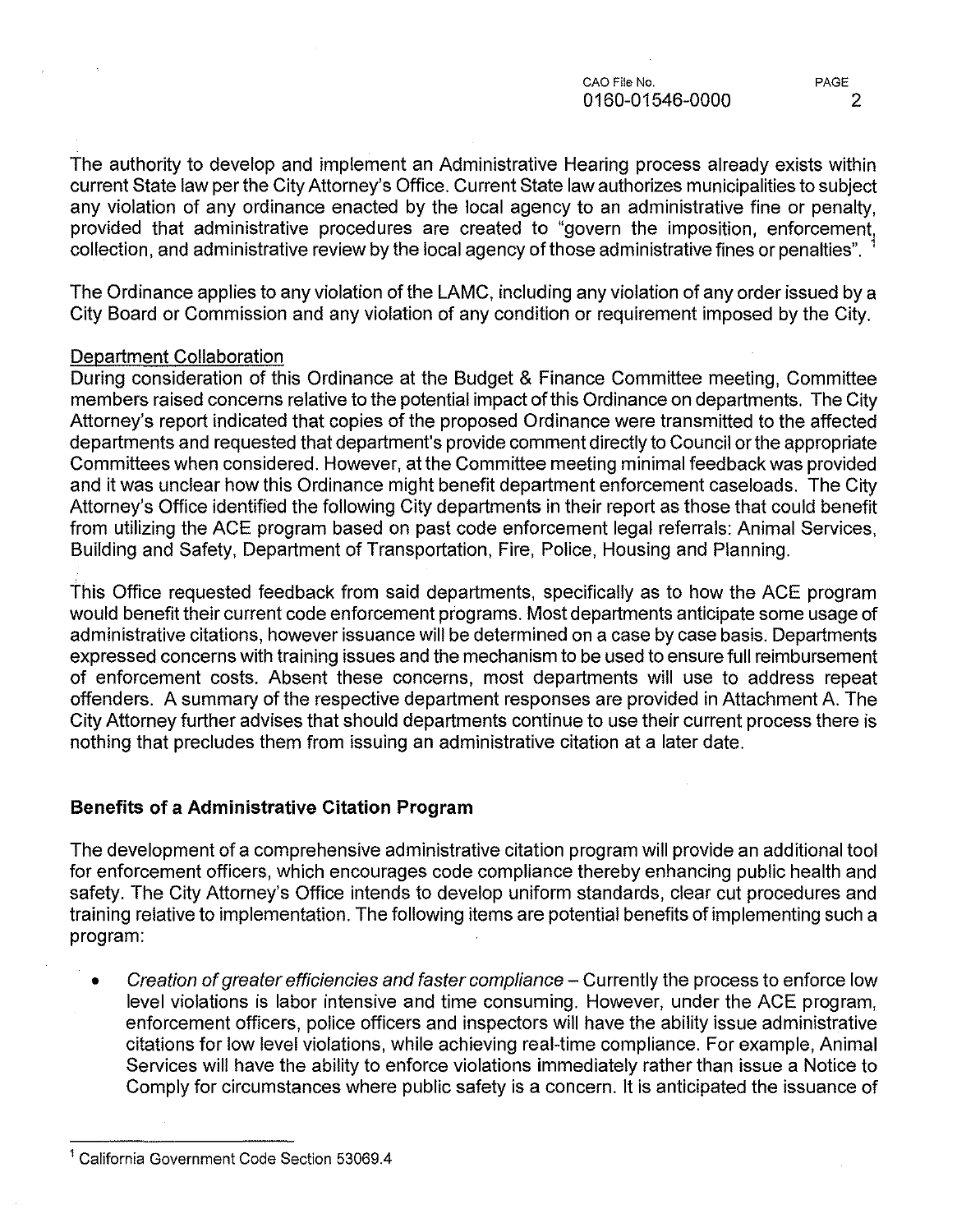an administrative citation will deter behavior and repeat violations thereby reducing the amount of time and effort spent on enforcement.

In addition, cases currently referred to the City Attorney's Office for review and filing with the court can take up to one year before being scheduled before a criminal court and adjudicated. This delay is due to other higher level cases being prioritized within the court system. With the ACE program, all contested citations have the potential ability to be reviewed and resolved within 60 to 90 days once it is referred to the City Attorney's Office and administratively adjudicated.

- Cost Benefit- Due to on-going fiscal concerns, additional budget balancing measures may include reduced citywide code enforcement services. The ACE program will allow for the ability to charge administrative fines for any municipal code violation along with the ability to recapture enforcement and administrative costs for departments where none may currently exist.
- Better use of legal resources The Office of the City Attorney is mandated to prosecute all misdemeanors and other criminal violations of the Charter and ordinances within the jurisdiction of the City. This mandate ties up resources which might be used more effectively elsewhere. The ACE program would free up resources (city enforcement officers and city attorney staff) for more serious criminal and civil actions. For example, under an administrative process, the burden of proof is reduced versus a criminal filing which can be costly and labor intensive.
- Additional Revenues Under the current process the City receives 90 percent of the base fine, while the additional statutory penalty assessments and any additional fees resulting from a misdemeanor conviction go to various County and State funds. Under the ACE program, the City could receive 100 percent of the administrative fine.

#### **Potential Program Implementation**

The City Attorney's Office has started working towards developing the framework for program implementation, however key areas still need further development. Below are some areas which have been discussed with City Attorney's Office relative to potential implementation:

• City Attorney Staffing Needs - The City Attorney's Office would be responsible for the administrative citation and appeals process. No additional staffing is being requested to begin immediate implementation of this program. The workload may be minimal in the early stages of implementation and may be done within current resources. However because this program is an optional tool for departments, workload and associated staffing needs can vary and additional resources may be required at a later date. The City Attorney estimates that a total of six existing administrative and attorney staff who are already assigned to code enforcement activities will form the ACE division. In addition, preliminary discussions with the Superior Court indicate that Pro-Tern judges (attorneys who volunteer for the courts) may be utilized as the Administrative Hearing Officers at no cost to the City. This anticipated partnership with the Superior Court is highly beneficial since it clears up court dockets and enables court rooms to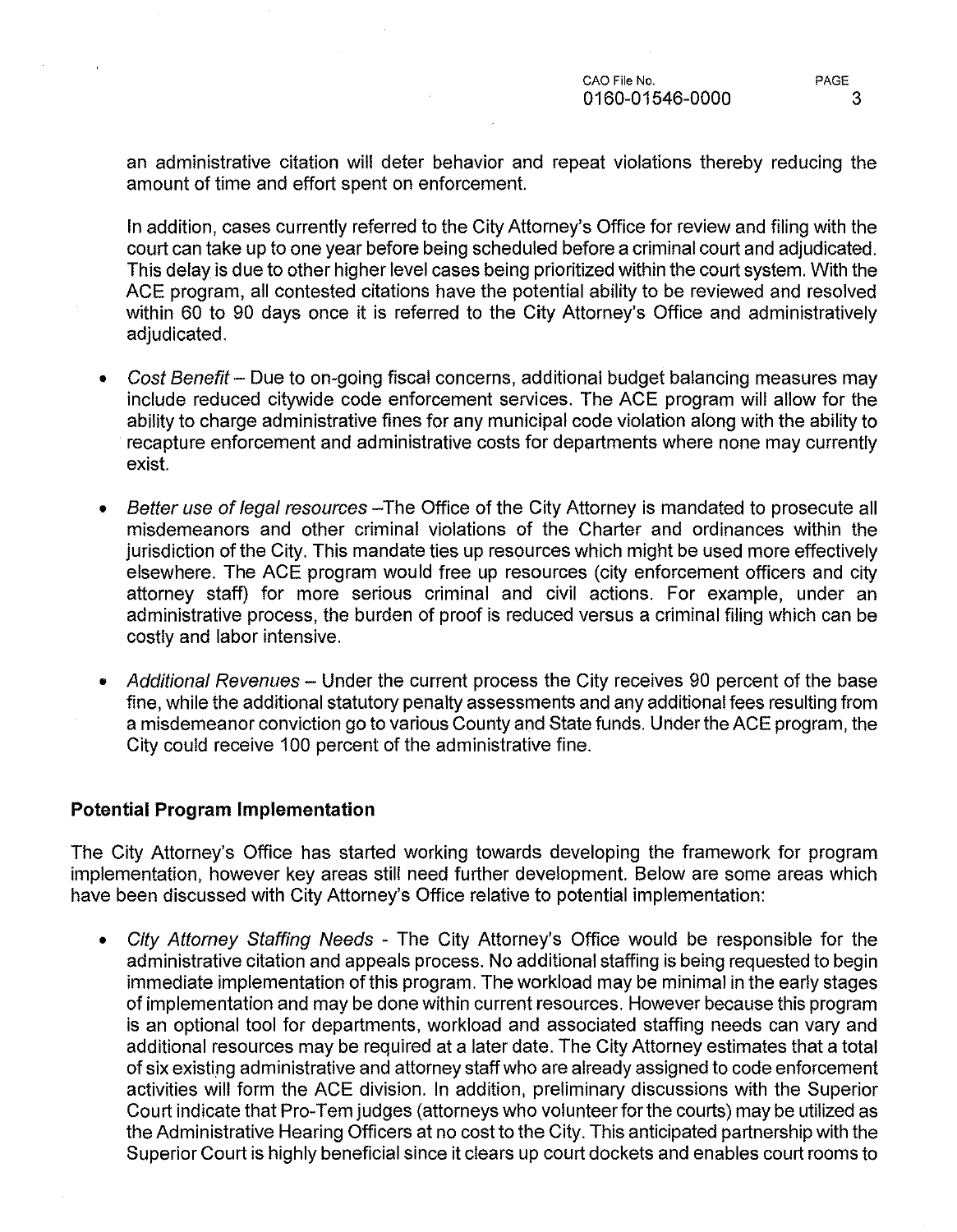be used for higher level cases while providing a cost savings to the City. All hearing decisions would be subject to further judicial review (Los Angeles County Supreme Court) per State Code and would continue to be handled by the City Attorney's Office.

- Department Operations Under this proposed ordinance departments would have the authority to issue administrative citations as deemed appropriate. Code enforcement officers would be trained by the City Attorney's Office in the preparation of these citations including how to report relevant observations and the reasons for issuing a citation. Departments would follow the service procedures as outlined by the City Attorney's Office and would be responsible for tracking and collecting administrative fines for all non-contested citations. Departments would also be responsible for reporting all revenues received from such citations per guidelines to be established at a later date.
- Hearing Office Location- The location of a potential Hearing Office is being discussed within the City Attorney's Office. At this time we cannot estimate if any costs will be associated with this component.
- Technology-The City Attorney's Office is evaluating several technology options which would assist them in the tracking, collecting, and reporting of citations citywide along with the scheduling of administrative hearings. Specifically, they are reviewing the use of an automated citation tracking system similar to the Housing Department's centralized database or may consider the use of an outside vendor for citation processing. It is recommended that should this Ordinance be approved, that the City Attorney develop viable technology options and report back on potential costs, program implementation and source of funds relative to such options.
- Administration of Code Compliance Fund-The ordinance authorizes the City Attorney direct administrative oversight of the Code Compliance Fund and to further receive and make "advance deposits" into the Fund for those who wish to contest a citation thereby requesting an administrative hearing process. At the conclusion of an administrative hearing either a refund to the responsible party or a reimbursement to issuing department will be made. The amount will be based upon the disposition of the case as determined by the Hearing Officer. Details surrounding the mechanism to effectuate this process are pending further discussion.

Before the creation of any new trust fund, specific criteria must be considered based on current City Financial Policies (C.F. 04-1822-S5). The Financial Policies state that all City offices and departments requesting establishment of a new fund shall first request a report and recommendation from the Controller on the necessity of the new fund and include the Controller's report with any communication to City Council on the matter. Based on discussions with the Controller's Office, the necessity of a new fund is uncertain and that departments who issue citations also have the ability to manage "advance deposits" rather than having the City Attorney's Office manage them. It is recommended that the Controller's Office review the request and report back on the necessity to establish the new fund or recommend alternative administrative options.

Pending the outcome of the Controller's findings, we further recommend that an alternate department administer the special fund, including the reimbursement function. This type of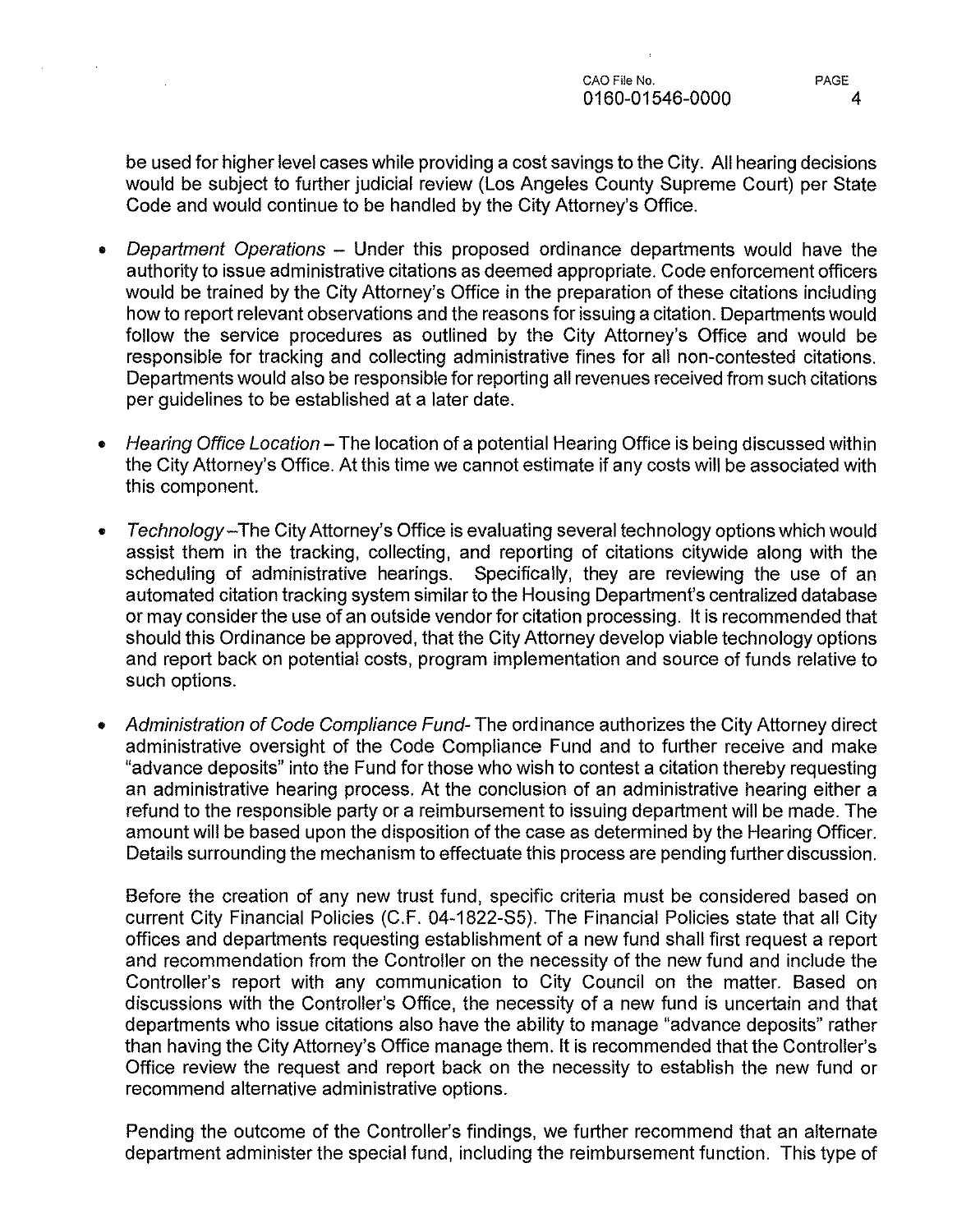CAO File No. PAGE 0160-01546-0000 5

citywide administrative activity should reside with a department whom already performs similar functions. In addition, this would prevent the potential appearance of a conflict of interest from the general public relative to potential reimbursements should a citation be upheld. We have discussed these concerns with the City Attorney and they are open to having an alternate department administer the fund. Preliminary discussions have ensued with Office of Finance, however additional evaluation by Finance will need to occur relative to operational and system needs.

#### Proposed Administrative Fines

 $\bar{\tau}$ 

The Budget and Finance Committee requested that additional information be provided relevant to the fine amounts set forth and the basis for such amounts. It is important to note, that if a violation is contested, the City Attorney's Office will conduct an "initial review" to determine the validity of the citation and the appropriate remedy. If following the "initial review" the City Attorney does not dismiss the citation and determines that the administrative remedy being sought is appropriate, the Responsible Person(s) may pay the fine or contest the violation and request an Administrative Hearing. At the hearing, the independent hearing officer may consider other factors and can deviate from the penalty schedule (by either increasing or reducing the fine) should the violation warrant such action. Based on discussions with the City Attorney, the proposed Administrative Fines are outlined into four categories as referenced in Ordinance Section 11.2.04 Administrative Fines:

- 1. Administrative Violations which are designated as infractions, the maximum fine or penalty will be the amount set forth in the appropriate LAMC Code for that particular infraction. If no amount is specified in such Code, the amount of the Administrative Fine shall not exceed subsections (b) and (c) of the California Government Code Section 36900.
- 2. Administrative Violations involving improvements to, or the use of buildings, structures, or land for which permits or approval are required but not obtained:
	- In developing these proposed Administrative Fine amount(s) per Day the City Attorney's Office contends that these fines are unique and that no other jurisdictions have such a penalty table. The City Attorney attempted to quantify the factors involved in such violations and created Administrative Fine amounts which would deter future code violations or repeat violations.
- 3. Administrative Violations involving sign regulations;
	- The proposed Administrative Fine amount(s) per Day are already effective and were approved by the Planning and Land Use Management (PLUM) Committee in May 2009.
- 4. All other Administrative Violations; have a four tier structure.
	- a) Two Hundred and fifty (\$250) dollars for the first violation;
	- b) Five Hundred dollars (\$500) for a second violation of the same code provision, statute, ordinance, order, condition or requirement;
	- c) One Thousand dollars (\$1 ,000) for a third or any subsequent violation of the same provision, statute, ordinance, order, condition or requirement;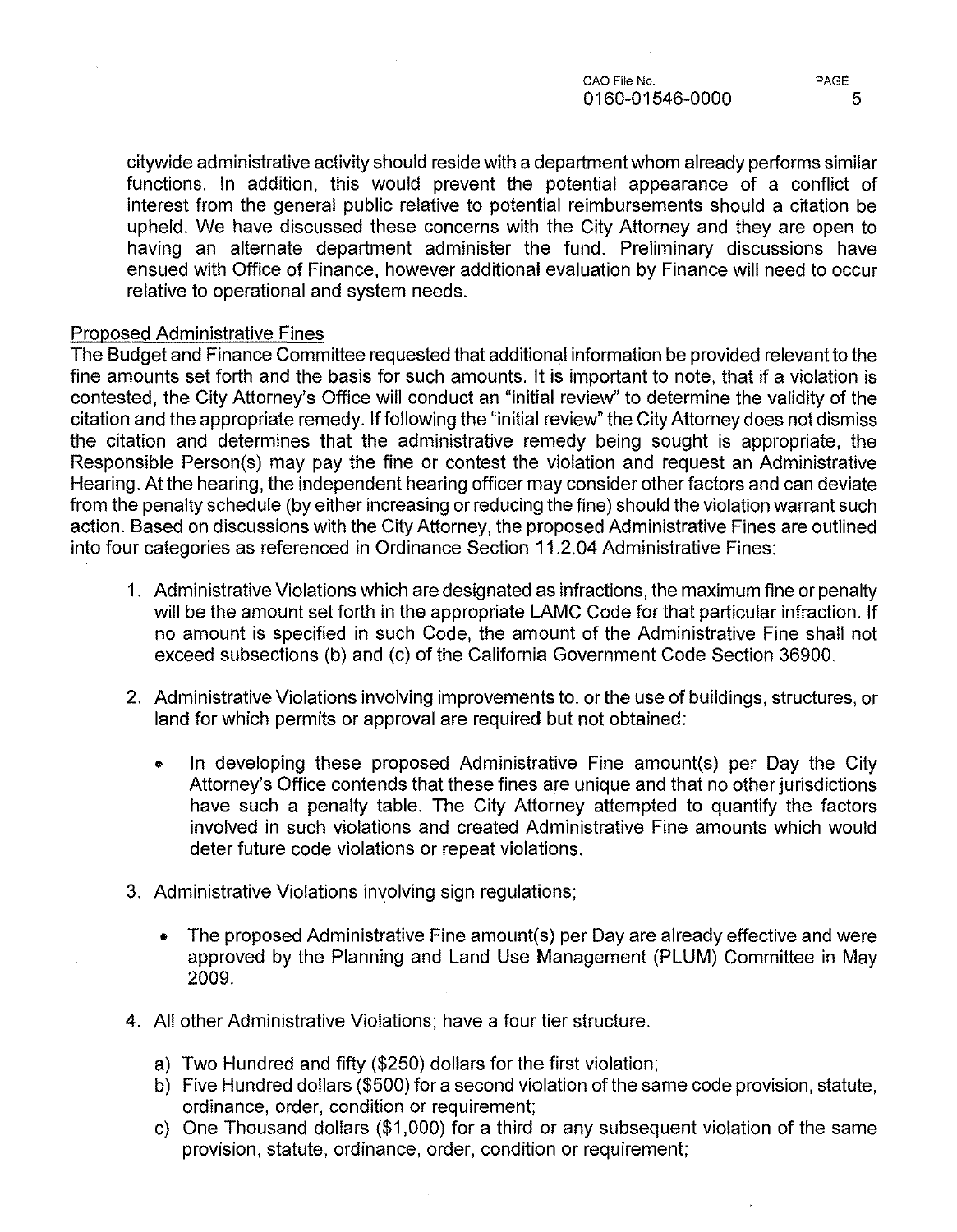d) Nothing in this Section shall preclude or limit the Administrative Hearing Officer's authority to impose a greater Administrative Fine, not to exceed one thousand dollars (\$1 ,000), in accordance with Subsection (B) of Section 11.2.08.

The proposed Administrative Fine structure is comparable to that of the cities of Santa Ana, Del Mar and San Diego with current penalties ranging from One Hundred Dollars (\$100) up to One Thousand dollars (\$1 ,000). In addition, the City Attorney reports that the cities of San Diego, Fresno and Riverside County all provide for recovery of enforcement and administrative costs through their administrative citation programs.

### **Program Revenue**

The 2010-11 Adopted Budget recognized \$125,000 in revenue relative to the implementation of the Administrative Citation Program for the Animal Services Department. However, the Department states that it is unlikely any revenue will be realized this fiscal year due to other impacted animal service ordinances which will need to be subsequently amended, should this ordinance be approved. In addition, as part of the City Attorney's Operational Plan, approximately \$25,000 was included as anticipated salary reimbursements for administrative hearing work to be completed prior to the end of the 2010-11 Fiscal Year.

# **Further Analysis and Fiscal Concerns**

Although this Office recognizes the potential of this new program, it is not possible to determine at this time if this program will achieve full cost recovery given that additional unidentified costs have yet to be identified. We recommend that a six month pilot program be implemented with the Department of Animal Services. The pilot program would commence subsequent to the posting requirements and upon adoption of the ordinance. Implementation with the Department of Animal Services is recommended as they can benefit most readily from this program and have already anticipated more consistent usage of this program versus other departments (C.F. 09-21 05). A pilot program will allow the City Attorney's Office the ability to evaluate the initial framework, make adjustments as necessary and provides additional time to explore alternative technology options as needed. It is recommended that the City Attorney's Office report back in six months on the status of implementation, program effectiveness and cost recovery. Thereafter, additional analysis by this Office will be conducted as to the feasibility of program expansion citywide.

# **RECOMMENDATIONS**

That the Council, subject to the approval of the Mayor:

1. Request the City Attorney amend the draft Ordinance establishing an Administrative Citation Enforcement Program, dated July 30, 2010 relative to the following: Section 11.2.04 Administrative Fines (2) square footage language so that it's use is permissible with all Building and Safety violations;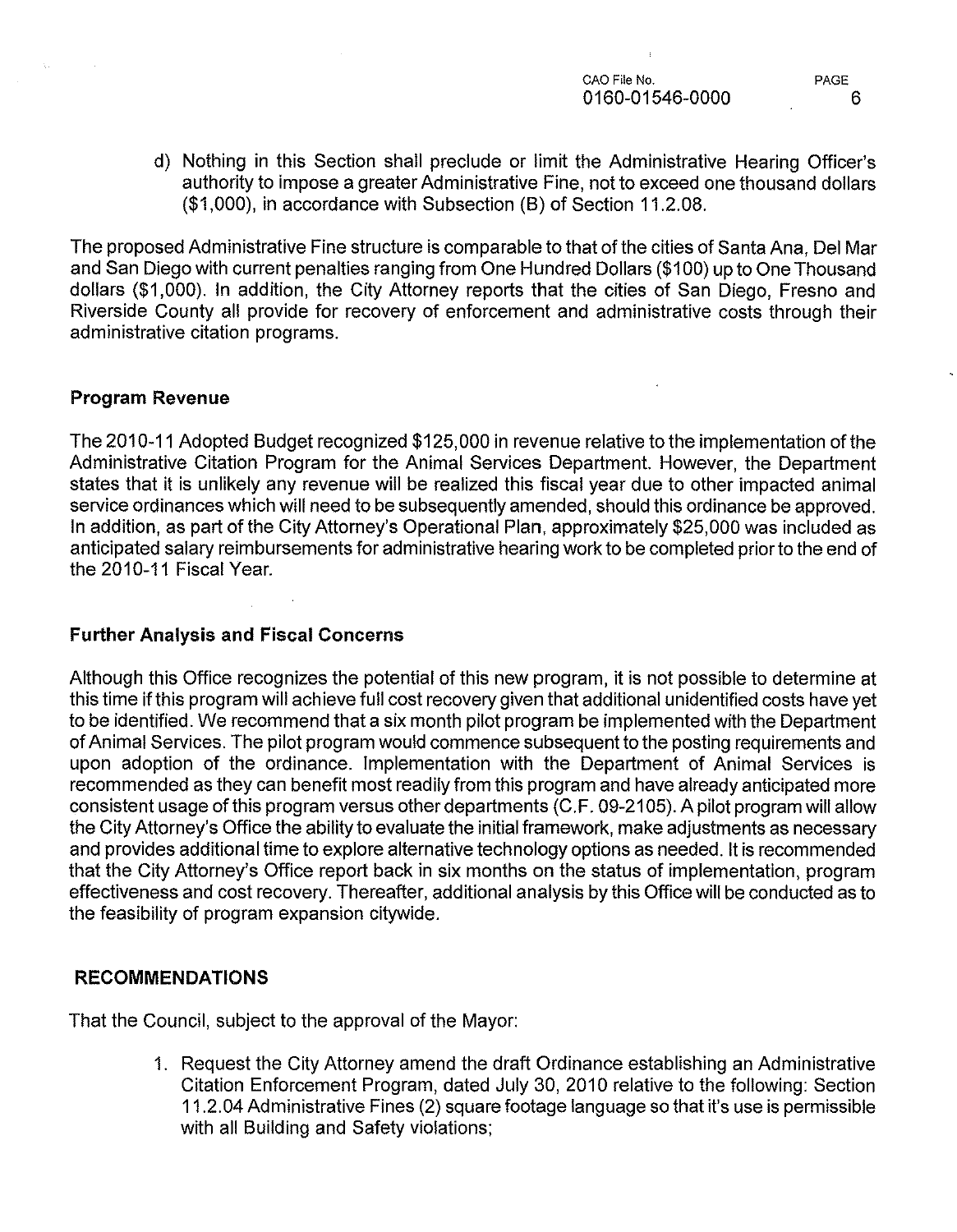- 2. Approve the amended Ordinance establishing a six month Administrative Citation Enforcement Pilot Program limited to Animal Services;
- 3. Hold the request to establish the Code Compliance Trust Fund and request the Controller's Office to review the City Attorney's request and report back in sixty days on the necessity to establish the new fund or recommend alternative administrative options;
- 4. Request the City Attorney to amend related Animal Services ordinances to facilitate program implementation;
- 5. Request the City Attorney to report back in six months on the status of program implementation; and if applicable, identification of viable technology options, additional operational costs, program implementation and the potential source of funds.

# **FISCAL IMPACT STATEMENT**

The General Fund impact associated with this new program cannot be determined at this time. The Administrative Citation Enforcement program is estimated to generate approximately \$25,000 in new revenue for 2010-11 within the City Attorney's Office. In addition, \$125,000 in full-year budgeted revenue for Animal Services Department citation enforcement is not likely to be received and will impact the General Fund. Other potential costs associated with implementation such as technology and spacing issues have not been identified and may result in a future General Fund impact.

MAS:IR:0411 0026c

**Attachment**